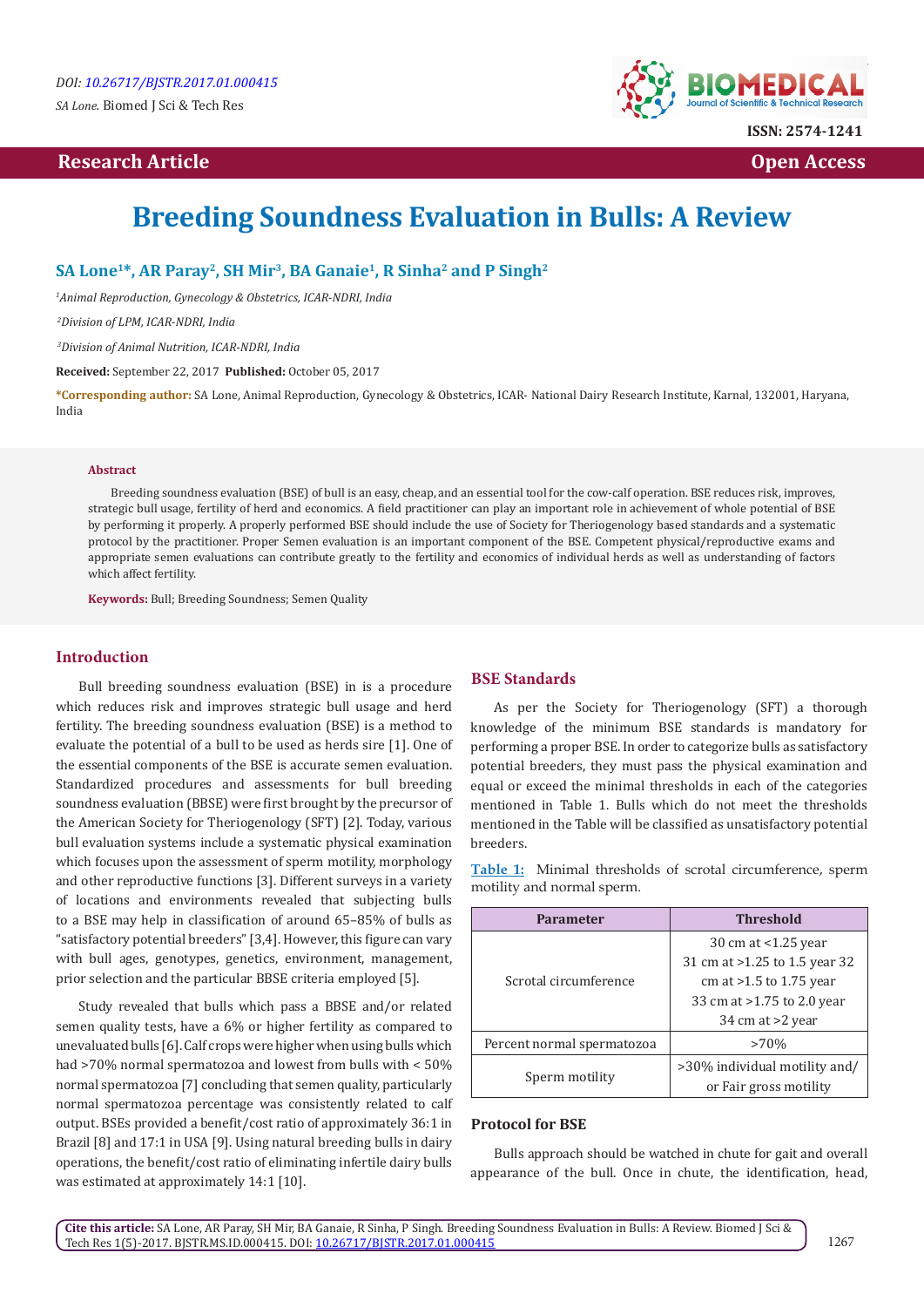eyes and front feet are observed, and observations recorded. Testes palpation, scrotal circumference measurement, prepucial abnormalities (if any) and hind feet are observed from the side of the chute. Scrotal circumference and any observations are also recorded. After this rear of the bull is approached and back, hind limbs, especially the hock joints, are observed and/or palpated. Again sequence is followed for transrectal palpation. Forward to the seminal vesicles, pelvic area and urethralis muscle are followed which are palpated and massaged, the ampullae are palpated and massaged after locating the fornix of the seminal vesicles and as are the inguinal rings, pelvic lymph nodes, iliac lymph nodes, the kidney, and any viscera within reach. Seminal vesicles and ampullae are massaged again. While progressing toward the anus, urethralis muscle and the prostate are identified and massaged. Besides, identifying abnormalities, bull is stimulated and ejaculation is facilitated by palpation and massage.

Thereafter, the electro-ejaculator is standardized and the probe is inserted into the rectum. Just after erection and protrusion, the internal prepuce and the penis are examined by observation and palpation. Some seminal fluid is collected in a pre-warmed StyrofoamTM cup before the collection of ejaculate. Immediately after collection, a drop of semen is placed on a clean grease free prewarmed slide and observed first for mass motility or gross motility and then for individual progressive motility. Results are recorded and then a slide is made for morphological evaluation using one drop of semen and one drop of eosin–nigrosin stain. If no further collection is needed, the bull is then allowed to move out from the chute. The bull leaving the chute is observed for lameness. Then another bull is brought into the chute and the next examination is initiated. Utilizing a second veterinarian, who remains at the microscope to perform semen evaluation and further minimizes the time in the chute for the bull, and makes the testing protocol more efficient. For bulls to be classified as Satisfactory Potential Breeders, they must pass the physical examination and equal or exceed the minimal thresholds in each of the following.

#### **Semen Evaluation Importance**

Bull semen evaluation served as a major component of the BSE since the 1950s, when the reliable electro-ejaculators played an important role in safe, routine, semen collection from unhandled bulls. Sperm live/dead estimation and concentration have now been deemphasized; those for sperm motility and morphology have increased in importance. Both sperm motility and morphology may be adequately assessed under field conditions provided appropriate preparation and precautions are applied [2,11]. More sophisticated technologies such as computer assisted sperm analysis (CASA) and differential-interference contrast (DIC) microscopy are now available for greater reliability [12]. These techniques can be used for sperm morphology assessments, Assessment and quality assurance (QA) for frozen/chilled semen, Investigating infertility problems, Collaborative and clinical research and Training of A.I. industry persons. Progress should be made in understanding pathogenesis, classification and significance of different types of spermatozoa defects encountered in bulls Brito [13]. Compensable

sperm defects are those which interfere with spermatozoa from reaching the site of fertilization while as non-compensable sperm defects are associated with post-fertilization defects (such as embryo quality and loss).

#### **Classification of Bulls**

Each bull is evaluated on all four categories of BSE standards and he must achieve at least the minimum in all four categories to be classified as a satisfactory potential breeder.

## **General and Reproductive Physical Examination**

Examination is started from head of the bull, observe the eyes, for evidence squamous cell carcinomas, corneal damage, and lymphomas. Then front feet are observed. Screw claw and interdigital fibro as are common. Screw claw are prevalent in beef breeds and may be inherited, so such bulls should not be used as a purebred herd sire or his heifers should not be retained for breeding if he is used. Examination to the side of the bull, prepuce injuries, lymphomas, rear foot abnormalities, hernias, hock injuries, scrotal or testicular abnormalities or injuries can be detected and noted. Lymphomas, inguinal hernias, kidney abnormalities, adhesions, seminal vesiculitis, or prostate abscesses may be detected on transrectal examination. During penile protrusion and ejaculation, the penis and the internal prepuce are examined for tumors, lacerations, warts and scars which may interfere with coitus. Persistent frenulum is one of the more common defects detected in young bulls. Although this defect is usually corrected at the time of collection but it may have hereditary potential. Any single reason, or combination of reasons, may be responsible for classifying a bull as unsatisfactory potential breeder.

# **Scrotal Circumference**

The scrotal circumference measurement is carried out during general and reproductive examination. Scrotal circumference measurement is an parameter for breeding soundness evaluation due to the fact that it assesses testicular volume and is highly correlated with sperm output. Considering that this measurement is accurate and easy to perform, it can be used for the selection of bulls at young age [14]. Depending individuals preference, the facilities and the bull's temperament, scrotal circumference can be measured from the side or rear of the bull. Primary considerations after gently forcing both testes to the bottom of the scrotum are to avoid spreading the testes apart and that the top surface of the measure tape is even with the skin by ensuring sufficient pressure. Record the scrotal measurement; if the bull fails to meet minimum for scrotal circumference then there is no need to continue the examination [15].

#### **Minimum Motility Standards**

In order to reduce cold shock, urine contamination, or other spermicidal contaminants, gross motility and individual progressive motility should be performed as soon after collection. In order to maintain maximum motility a microscope stage, glass slide and cover slip should be warm which can be achieved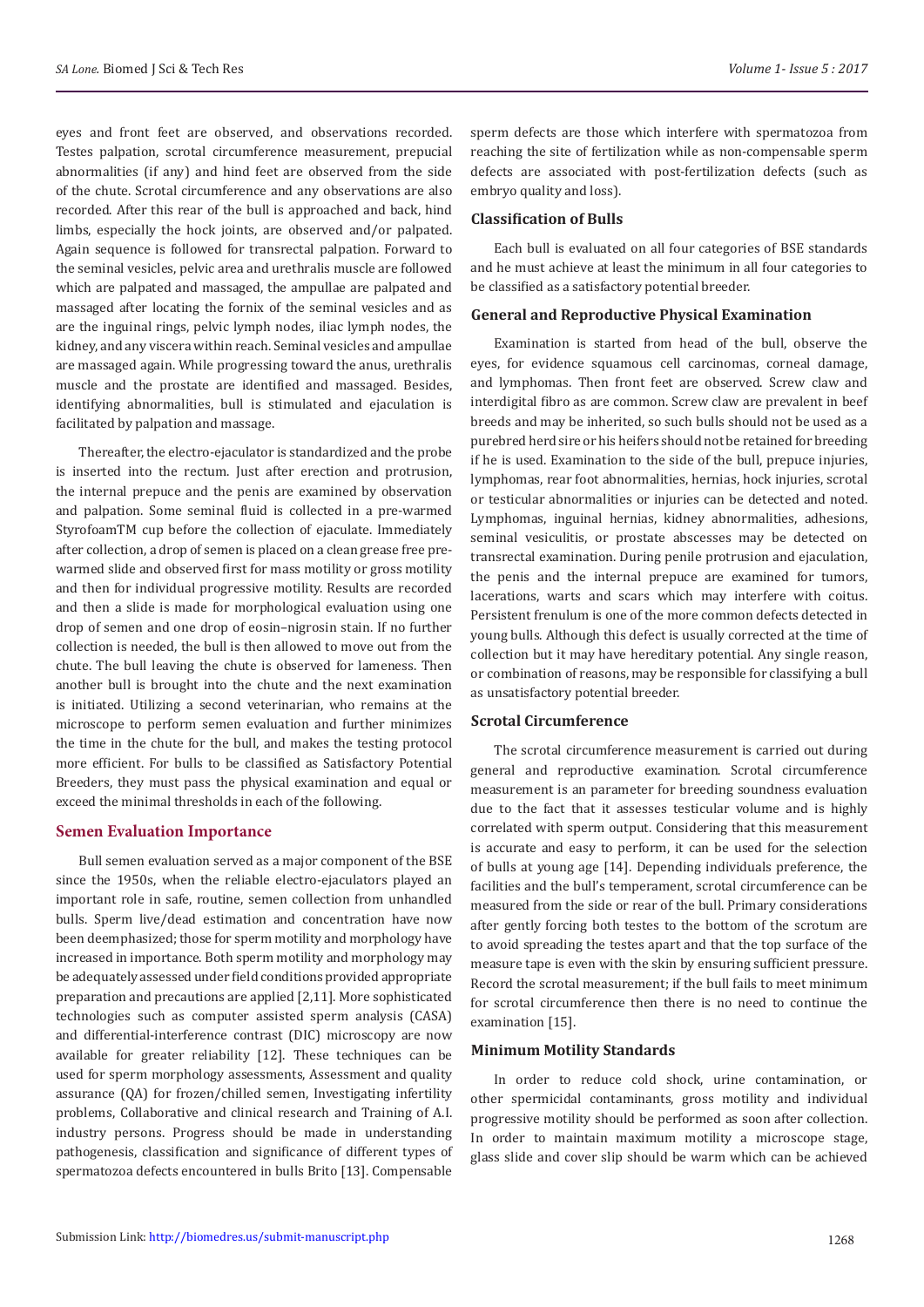by heating pads, warmers, or slide warmers. Gross motility is observed microscopically with under low power (10×), whereas individual progressive motility is observed under 400×. Bulls with unsatisfactory un satisfactory motility are collected at least one additional time, to ensure that technique is not an issue. To be classified as a satisfactory potential breeder according to BSE minimum standards, the bull semen must have a minimum of 30% progressive motile spermatozoa or fair gross motility.

#### **Minimum Morphology Standards**

A satisfactory potential breeder bull should have >70% normal spermatozoa. Eosin–Nigrosin stained sperm smear is most common method of obtaining sperm morphology counts. Practically an oil immersion (1000–1200×), with either a bright-field or phasecontrast microscope is used. Sperm are classified as being normal or having primary abnormalities or secondary abnormalities. Morphology is done immediately after collection between bulls or after all bulls semen has been processed, depends on the number of bulls to be tested, and the availability of second veterinarian. Around 52% of unsatisfactory potential breeder bulls failed due to morphology provide ample evidence that without assessing sperm morphology; an adequate BSE cannot be carried out.

#### **Discussion**

To the implement proven reproductive management procedures such as BSE, many challenges exist within the developing world [16]. Although the parameters employed may be debatable, the concept of an effective sperm dose (ESD) for frozen/thawed semen can be helpful for semen processors. Effective quality assurance (QA) is represented by accurate measurement of sperm numbers. Fertility may be compromised with low ESD, whereas a high ESD can prove uneconomical and inefficient in terms of usage of genetic material and fertility. Beggs [11] reported normal spermiogram was most likely associated with scrotal measurements between 31 and 44 cm. If scrotal circumferences in a given bull population follow a normal distribution then the bulls at the bottom of the curve are linked with decreased semen quality and/or fertility [17].

Natural breeding bulls are still employed on dairies despite the widespread use of A.I to achieve genetic progress in dairy cattle [3]. One of the neglected aspects of dairy management is proper selection and management of natural breeding bulls [18-20]. A number of positive implications are related to correlation between age at puberty in related females and bull scrotal circumference. In beef females, age at puberty is fertility and calf produced [18]. Selecting bulls for scrotal circumference and improved semen quality traits using BSE criteria can improve both immediate and future herd fertility and production.

## **Conclusion**

BSE has been accepted as a standard for determining if a bull is a good potential breeder and a satisfactory method of identifying sub fertile bulls. Bulls will be examined and assessed efficiently with BSE minimum standards, a good examination procedure, and thorough understanding of spermatogenesis and sperm maturation process.

- 1. [Chenoweth PJ, Hopkins FM, Spitzer JC, Larsen R \(1993\) Guidelines for](https://works.bepress.com/fred_hopkins/6/) [using the bull breeding soundness evaluation form. In: Theriogenology](https://works.bepress.com/fred_hopkins/6/) [handbook p. 1-10.](https://works.bepress.com/fred_hopkins/6/)
- 2. [Chenoweth PJ, Hopkins FM, Spitzer JC, Larsen RE \(2010\) Guidelines for](https://works.bepress.com/fred_hopkins/6/) [using the bull breeding soundness evaluation form Clin. Theriogenol](https://works.bepress.com/fred_hopkins/6/) [2\(1\): 43-50.](https://works.bepress.com/fred_hopkins/6/)
- 3. [Chenoweth PJ \(2015\) Bull health and breeding soundness. In: Cockroft,](http://onlinelibrary.wiley.com/doi/10.1002/9781118948538.ch25/summary) [PD \(Ed.\), Bovine Medicine., 3rd ed. Wiley Blackwell, Sussex, UK, pp.246-](http://onlinelibrary.wiley.com/doi/10.1002/9781118948538.ch25/summary) [261.](http://onlinelibrary.wiley.com/doi/10.1002/9781118948538.ch25/summary)
- 4. [Williams JH \(2013\) Results of bull breeding soundness examinations](http://www.xlvets.co.uk/sites/default/files/factsheet-files/bull-breeding.pdf) [from a UK farm practice. Lisbon, Portugal In: Proc 27](http://www.xlvets.co.uk/sites/default/files/factsheet-files/bull-breeding.pdf)<sup>th</sup> World Buiatrics [Congress 886, p. 65 \(Abst OC\).](http://www.xlvets.co.uk/sites/default/files/factsheet-files/bull-breeding.pdf)
- 5. [Fields MJ, Hentges LF, Cornelisse RW \(1982\) Aspects of the sexual devel](https://www.ncbi.nlm.nih.gov/pubmed/16725722)[opment of Brahman vs Angus bulls in Florida. Theriogenology 18: 17-31.](https://www.ncbi.nlm.nih.gov/pubmed/16725722)
- 6. [Wiltbank JN, Parrish NR \(1986\) Pregnancy rate in cows and heifers bred](http://agris.fao.org/agris-search/search.do?recordID=US8647330) [to bulls selected for semen quality. Theriogenology 779-783.](http://agris.fao.org/agris-search/search.do?recordID=US8647330)
- 7. [Fitzpatrick LA, Fordyce G, McGowan MR, Bertram JD, Miller RG, et al.](https://www.ncbi.nlm.nih.gov/pubmed/11988369) [\(2002\) Bull selection and use in northern Australia: Part 2. Semen traits](https://www.ncbi.nlm.nih.gov/pubmed/11988369) [Anim Reprod Sci 71: 39-49.](https://www.ncbi.nlm.nih.gov/pubmed/11988369)
- 8. [Menagassi SRO, Barcellos JOJ, Lampert, Borges JBS, Peripolli V \(2011\)](http://www.scielo.br/scielo.php?script=sci_arttext&pid=S1516-35982011000200028) [Bioeconomic impact of bull breeding soundness examination in cow-calf](http://www.scielo.br/scielo.php?script=sci_arttext&pid=S1516-35982011000200028) [systems. Revista Brasilera Zootecnia 40\(2\): 441-447.](http://www.scielo.br/scielo.php?script=sci_arttext&pid=S1516-35982011000200028)
- 9. [Chenoweth PJ \(2000\) The breeding soundness evaluation of bulls: a ra](http://www.theriojournal.com/article/S0093-691X(07)00345-7/references)[tionale. Comp. Cont. Educ. Pract.Veterinarian 22 \(2\): S48-S55.](http://www.theriojournal.com/article/S0093-691X(07)00345-7/references)
- 10. [Dwyer C \(2013\) Results of an investigation into dairy Herd bull fertility](http://www.journalofdairyscience.org/article/S0022-0302(16)30696-8/references) [and management in Tasmania. In: Proc. Australian Cattle Veterinarians,](http://www.journalofdairyscience.org/article/S0022-0302(16)30696-8/references) [Darwin, Australia, pp. 123-126.](http://www.journalofdairyscience.org/article/S0022-0302(16)30696-8/references)
- 11. [Beggs DS \(2013\) Veterinary Bull Breeding Soundness Evaluation. Aus](https://espace.library.uq.edu.au/view/UQ:326601)[tralian Cattle Veterinarians, Queensland, Australia.](https://espace.library.uq.edu.au/view/UQ:326601)
- 12. [Lorton SP \(2014\) Evaluation of semen in the andrology laboratory. In:](http://www.cabi.org/cabebooks/ebook/20143171294) [Chenoweth, PJ, Lorton, JP \(Eds.\), Animal Andrology; Theory and Appli](http://www.cabi.org/cabebooks/ebook/20143171294)[cations. CABI International, Wallingford, UK, pp. 100-135.](http://www.cabi.org/cabebooks/ebook/20143171294)
- 13. [Brito, LFC \(2014\) Applied andrology in cattle \(Bos taurus\). In: Che](http://www.sciencedirect.com/science/article/pii/S0378432016300835)[noweth, PJ, Lorton, SP \(Eds.\), Animal Andrology; Theory and Applica](http://www.sciencedirect.com/science/article/pii/S0378432016300835)[tions. CABI International, Wallingford UK, pp. 297-351.](http://www.sciencedirect.com/science/article/pii/S0378432016300835)
- 14. [Menegassi SRO, Barcellos JOJ, Peripolli, Pereira V, PRRX Borges, JBS, et](https://www.researchgate.net/publication/262470867_Measurement_of_scrotal_circumference_in_beef_bulls_in_Rio_Grande_do_Sul) [al. \(2011\) Measurement of scrotal circumference in beef bulls in Rio](https://www.researchgate.net/publication/262470867_Measurement_of_scrotal_circumference_in_beef_bulls_in_Rio_Grande_do_Sul) [Grande do Sul. Arq Bras Med Vet Zootec 63: 87-93.](https://www.researchgate.net/publication/262470867_Measurement_of_scrotal_circumference_in_beef_bulls_in_Rio_Grande_do_Sul)
- 15. [Alexander, JH \(2008\) Bull breeding soundness evaluation: A practi](https://www.ncbi.nlm.nih.gov/pubmed/18539322)[tioner's perspective. Theriogenology 70\(3\): 469-472](https://www.ncbi.nlm.nih.gov/pubmed/18539322)
- 16. [Carson RL \(1995\) Over a thousand BSE's using the new form. Proc Soc](https://www.ncbi.nlm.nih.gov/pubmed/18539322) [Theriogenol p.65-72.](https://www.ncbi.nlm.nih.gov/pubmed/18539322)
- 17. [Chenoweth PJ \(2012\) Reproductive science in the global village. Reprod.](http://onlinelibrary.wiley.com/doi/10.1111/j.1439-0531.2012.02055.x/abstract) [Domest. Anim 47: 52-58.](http://onlinelibrary.wiley.com/doi/10.1111/j.1439-0531.2012.02055.x/abstract)
- 18. [Brinks JS \(1994\) Relationships of scrotal circumference to puberty and](http://animal.ifas.ufl.edu/beef_extension/bcsc/1990/docs/brinks_offspring.pdf) [subsequent reproductive performance in male and female offspring. In:](http://animal.ifas.ufl.edu/beef_extension/bcsc/1990/docs/brinks_offspring.pdf) [Fields, MMJ, Sand, RS \(Eds.\), Factors Affecting Calf Crop. CRC Press, Boca](http://animal.ifas.ufl.edu/beef_extension/bcsc/1990/docs/brinks_offspring.pdf) [Raton, Florida, USA, pp. 363-370.](http://animal.ifas.ufl.edu/beef_extension/bcsc/1990/docs/brinks_offspring.pdf)
- 19. [Chenoweth PJ, Larsen RE \(1992\) Selection use and management of nat](http://www.sciencedirect.com/science/article/pii/S1090023303002053)[ural service bulls. In: Van Horn, HH, Wilcox, CJ \(Eds.\), Large Dairy Herd](http://www.sciencedirect.com/science/article/pii/S1090023303002053) [Management. American Dairy Science Association, Champaign, Ill, pp.](http://www.sciencedirect.com/science/article/pii/S1090023303002053) [209-218.](http://www.sciencedirect.com/science/article/pii/S1090023303002053)
- 20. [Chenoweth PJ, Champagne, JD, Smith JF \(2003\) Managing herd bull son](http://wdmc.org/2003/Managing%20Herd%20Bulls%20on%20Large%20Dairies.pdf) large dairies. Proceedings 6<sup>th</sup> Western Dairy Management Conference, [110s.](http://wdmc.org/2003/Managing%20Herd%20Bulls%20on%20Large%20Dairies.pdf)